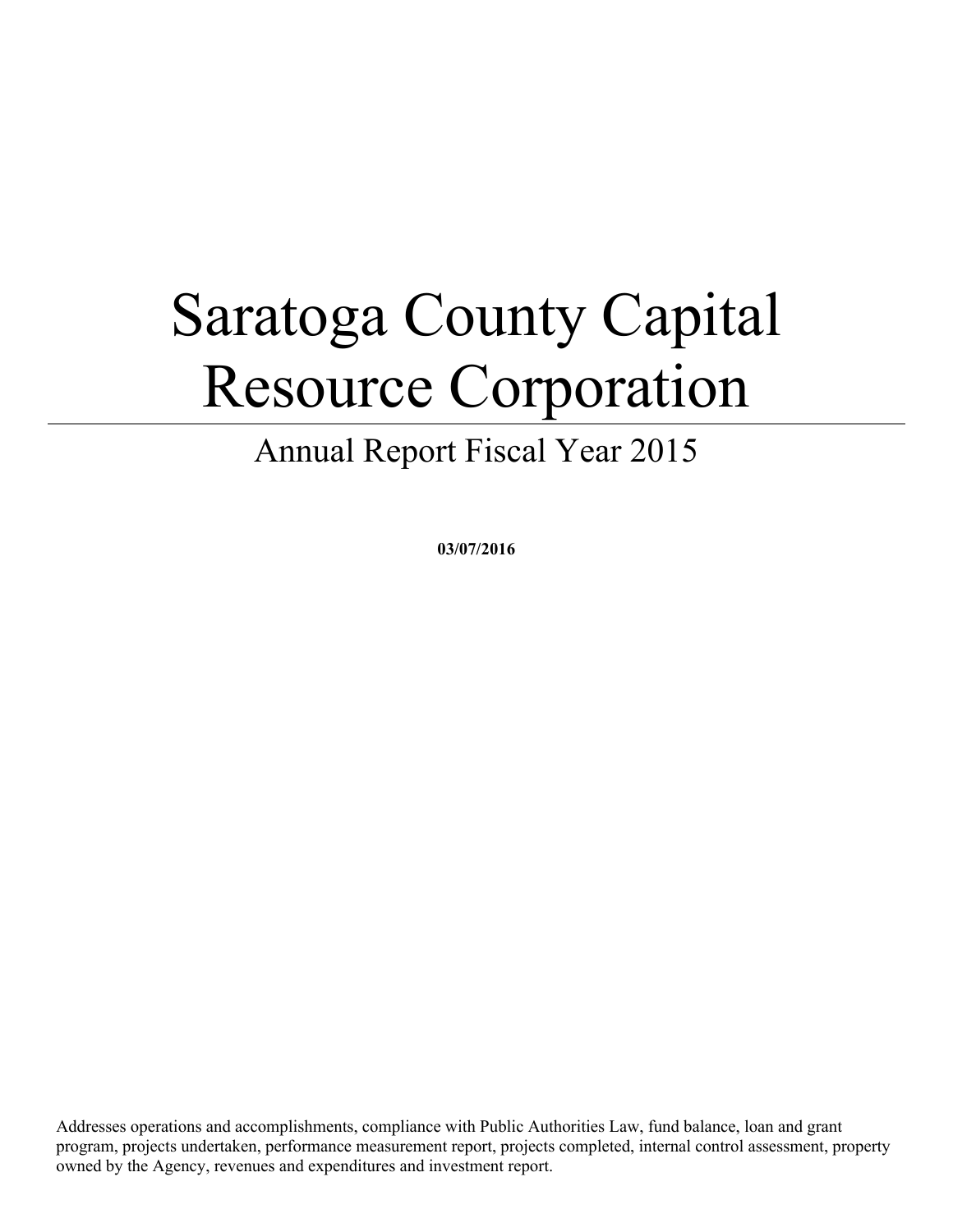#### **Saratoga County Capital Resource Corporation**

# **Annual Report FY 2015**

# **Operations and Accomplishments**

## **Administrative Staff**

The Saratoga County Capital Resource Corporation (SCCRC) employs a Chief Executive Officer (CEO) as an independent contractor, pursuant to a professional service contract. The CEO is assisted by a volunteer Chief Financial Officer, who is a certified public accountant. An administrative secretary serves pursuant to a contract for services. Raymond O'Conor has served as CEO since February 1, 2014. He is a retired bank CEO, former president of a local not for profit economic development agency and served as treasurer of SCCRC until January 31, 2014. Jeffrey Reale has served as CFO since January 23, 2014. Mr. Reale is a certified public accountant with over twenty years of government accounting experience.

## **Compliance with Public Authorities Accountability Act (PAAA)**

SCCRC established an Audit Committee and Governance Committee to which independent board members have been appointed in accordance with the board adopted Audit and Governance Committee Charters. In 2013 the board established a Finance Committee and an Investment Committee and likewise, appointed independent directors to those committees. All board members have executed the Acknowledgement of Fiduciary Duties of Board Members. A Mission Statement and Performance Standards have been adopted by the board. SCCRC has filed Board evaluation forms for 2015 with the ABO. All board members who served in 2015 completed their training required under the PAAA. Management has prepared the Annual Assessment of the Effectiveness of Internal Controls subject to review by the audit committee and a statement to that effect is included below.

Agency Policies can be found on its web site [www.saratogacountyny.gov.](http://www.saratogacountyny.gov/)

## **Financial Report**

Pursuant to state legislation enacted in 1990, SCCRC commissioned an independent audit of its 2015 fiscal year in conformance with criteria provided by the Office of New York State Comptroller. The audit report found the financial operations and record keeping of SCCRC in conformity with generally accepted accounting principles and in compliance with all relevant laws and regulations of New York State. The audit report is filed online with the Office of the State Comptroller and will be available for review on the SCCRC website at [www.saratogacountyny.gov.](http://www.saratogacountyny.gov/) A detailed financial report appears later in this document.

## **Internal Controls**

The SCCRC established its preliminary internal control system by requiring two signatures to authorize any expenditures. Signatories are limited to the Chairman, Vice Chairman, Treasurer and CEO. Financial statements are presented to the board at every board meeting to report all revenues and expenditures, investments and cash balances. An investment policy based on the NYS Comptrollers requirements for municipalities dictates investment options. In the 2015 independent audit, Cusack & Company CPA's LLC, noted that management's representation of the financial condition presents, *fairly, in all material respects, the financial position of SCCR as of December 31, 2015*. The CFO, who is also a CPA with a strong background in government accounting and finance, prepares SCCRC's financial statements.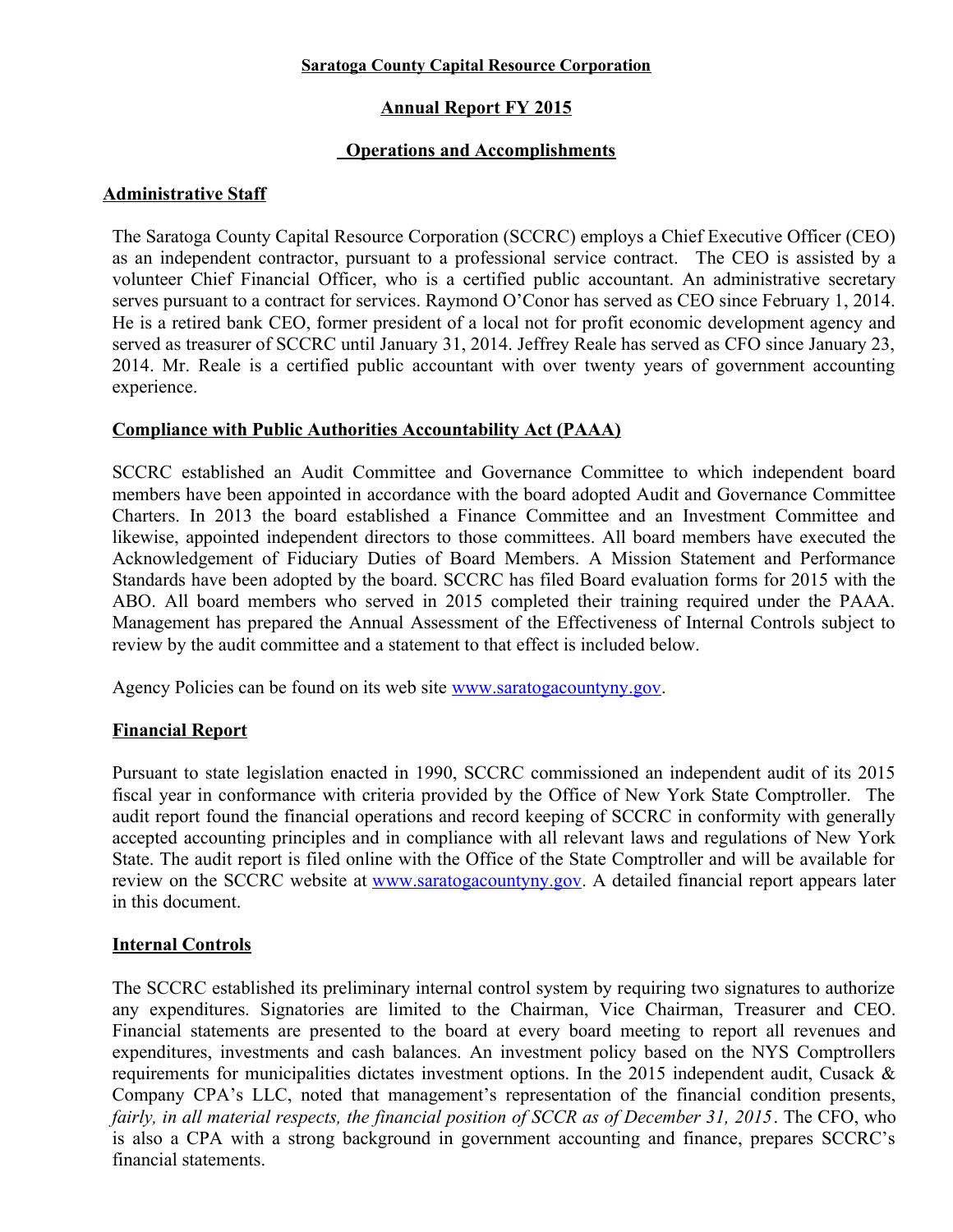#### **Direct Financial Assistance**

SCCRC manages a fund balance generated from the collection of fees charged to assist applicants. No direct financial assistance applications were received in 2015.

## **Grants**

No grants were made in 2015.

# **Budgets**

SCCRC annual operating budgets for 2014-2019 can be examined on its web site or are available upon request. A report on 2015 revenues/expenditures, assets and liabilities is contained herein.

# **Employment**

The CEO visited Saratoga Hospital in November 2015 to inspect the construction activity related to its Series 2014 bonds. Construction of the hospital's new ICU, respiratory therapy unit, operating room wing and other improvements are proceeding as planned. The hospital's CFO has provided verification of the temporary jobs and permanent employment positions.

# **Projects Undertaken**

A project is defined as the granting of financial assistance by SCCRC to a private not for profit or for profit entity, typically for the construction, renovation, expansion and equipping of facilities. Assistance is typically in the form of the issuance of tax exempt debt.

# **Saratoga Hospital**

Variable rate demand revenue bonds in the amount of \$25,000,000, were approved in 2013 for the principal purpose of constructing an intensive care unit, respiratory therapy unit, operating wing and related improvements, fixtures and equipment. Although approved in 2013, the closing for that transaction and activity related to that project did not take place until January 2014. Partial completion of the project has resulted in the addition of thirty full time positions. When the work is completed in 2017, an additional twenty seven full time positions are expected.

## **Mission Statement and Performance Measurement Report**

The 2009 Public Authorities Reform Act requires that local public authorities adopt a mission statement and performance measures and file those documents with the NYS Authority Budget Office. Each public authority is further required to annually review its mission statement and publish a measurement report. The SCCRC mission statement, performance measures and measurement report for 2015 is published below. The following mission statement and performance measurements were distributed to the SCCRC Board and adopted in 2013. It follows the ABO's recommended format.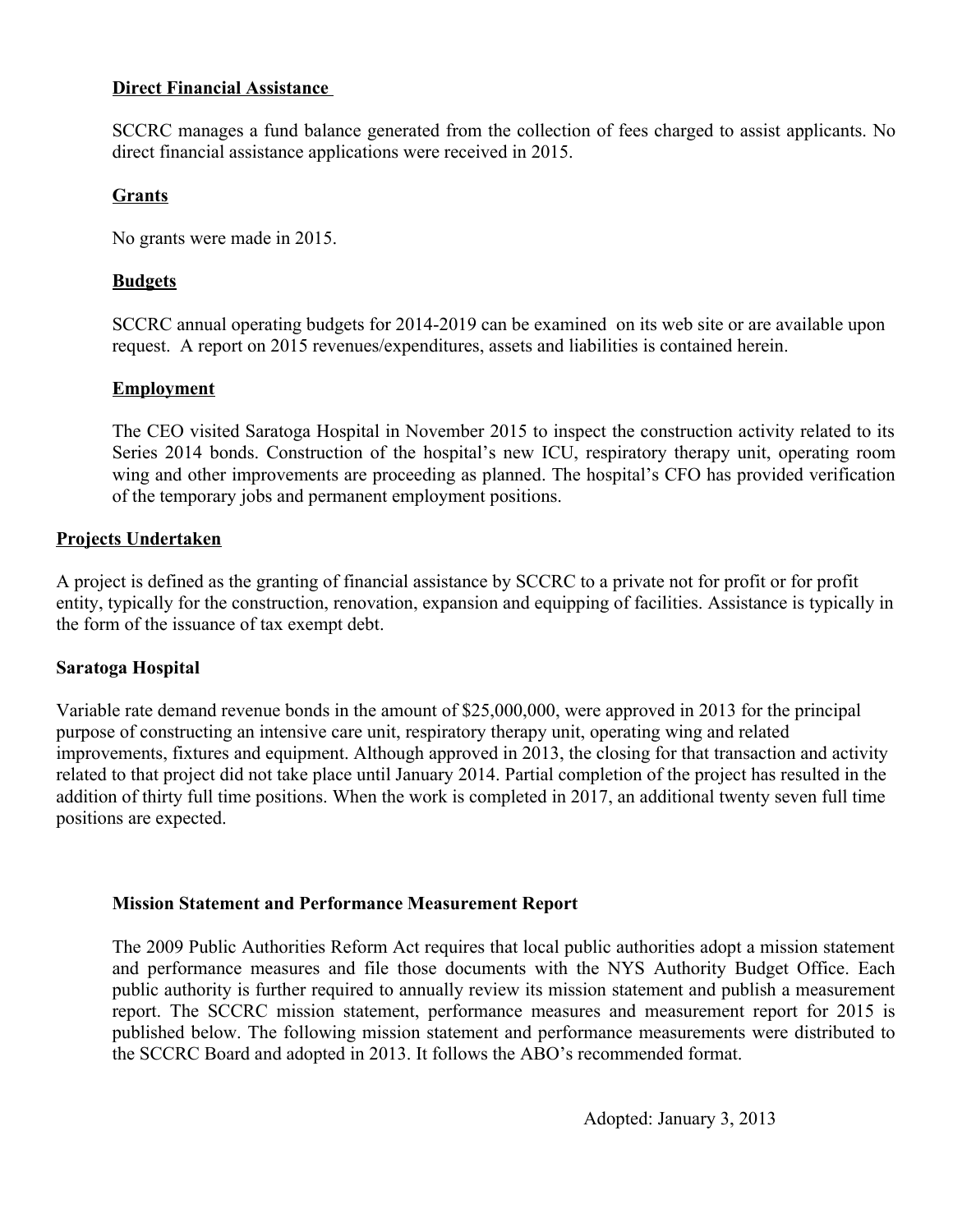#### **Mission Statement and Performance Measurements**

**Name of Public Authority:** Saratoga County Capital Resource Corporation, (hereafter the SCCRC).

**Mission Statement:** The SCCRC is a Local Development Corporation established by the County of Saratoga Board of Supervisors and certified by the NYSDOS November 14, 2012. The mission of the Corp. involves in part, the following:

promoting community and economic development and the creation of jobs in the  $(a)$ non-profit and for-profit sectors for the citizens of the County by developing and providing programs for not-for-profit institutions, manufacturing and industrial businesses and other entities to access low interest tax-exempt and non-tax-exempt financing for their eligible projects; and

undertaking projects and activities within the County for the purposes of relieving  $(b)$ and reducing unemployment, bettering and maintaining job opportunities, attracting new industry to the County, encouraging the development of, or retention of, an industry in the County, and lessening the burdens of government and acting in the public interest.

#### **List of Performance Goals and Accomplishments for 2015:**

- New Businesses and Not-For-Profits Assisted
- Existing Businesses and Not-For-Profits Assisted
- Jobs Created and Maintained.
- Salaries of Jobs Created/Retained.
- Private Investment from Assisted Projects.

#### **Measurement Report 2015**

| Organization      | Description                                                                                | FTE's<br>Created | FTE's<br>Retained | Construction<br>Jobs | Permanent<br>Jobs | Annual<br>Payroll |
|-------------------|--------------------------------------------------------------------------------------------|------------------|-------------------|----------------------|-------------------|-------------------|
| Saratoga Hospital | \$25,000,000<br>SeriesA 2014. Job<br>additions for new<br>facilities completed<br>in 2015. |                  |                   |                      | 30                | \$1.2 million     |

Although there were no new transactions approved in 2015, management and board members met with a number of not for profit organizations in the education, health care, elder care, arts, open space, recreation and affordable housing sectors regarding potential future projects.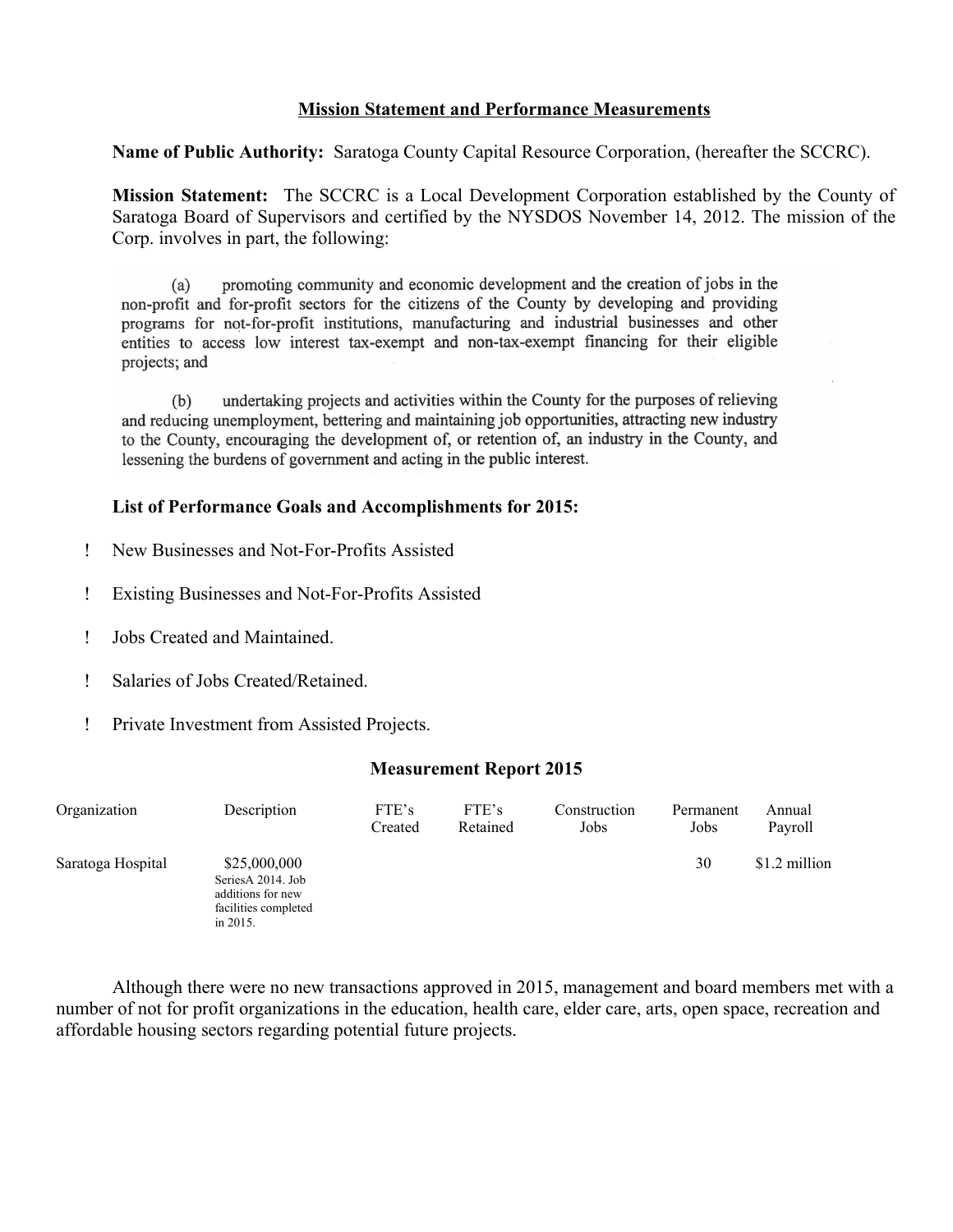## **Financial Report**

## **Statement of Financial Position December 31, 2015**

| <b>Assets</b>                       |           |
|-------------------------------------|-----------|
| Cash                                | \$286,727 |
| <b>Liabilities &amp; Net Assets</b> |           |
| <b>Accrued Expense</b>              |           |
| <b>Unrestricted Net Assets</b>      | 286,727   |
|                                     | \$286,727 |

#### **Statement of Activities For the Year Ended December 31, 2015**

| <b>Revenues</b>                      |            |  |  |
|--------------------------------------|------------|--|--|
| <b>Administrative Fees</b>           | \$         |  |  |
| Interest                             | <u>155</u> |  |  |
| <b>Total Revenue</b>                 | \$<br>155  |  |  |
| <b>Expenses</b>                      |            |  |  |
| <b>Project Expense</b>               |            |  |  |
| <b>Contracted Services</b>           | 33,530     |  |  |
| Insurance                            | 2,913      |  |  |
| <b>Office Expenses</b>               | 3,922      |  |  |
| <b>Total Expenses</b>                | 40,365     |  |  |
| <b>Change in Net Assets</b>          | \$(40,210) |  |  |
| <b>Net Assets, Beginning of Year</b> | \$326,937  |  |  |
| <b>Net Assets, End of Year</b>       | \$286,727  |  |  |

#### **Investment Report**

All of SCCRC's funds are deposited in an FDIC insured bank account. During the year, 100% of SCCRC's funds were insured by the FDIC, or collateralized with approved securities held in a custodial account with a third party bank.

#### Additional Matters:

1. Have the board members acknowledged that they have read and understood the mission of the public authority.